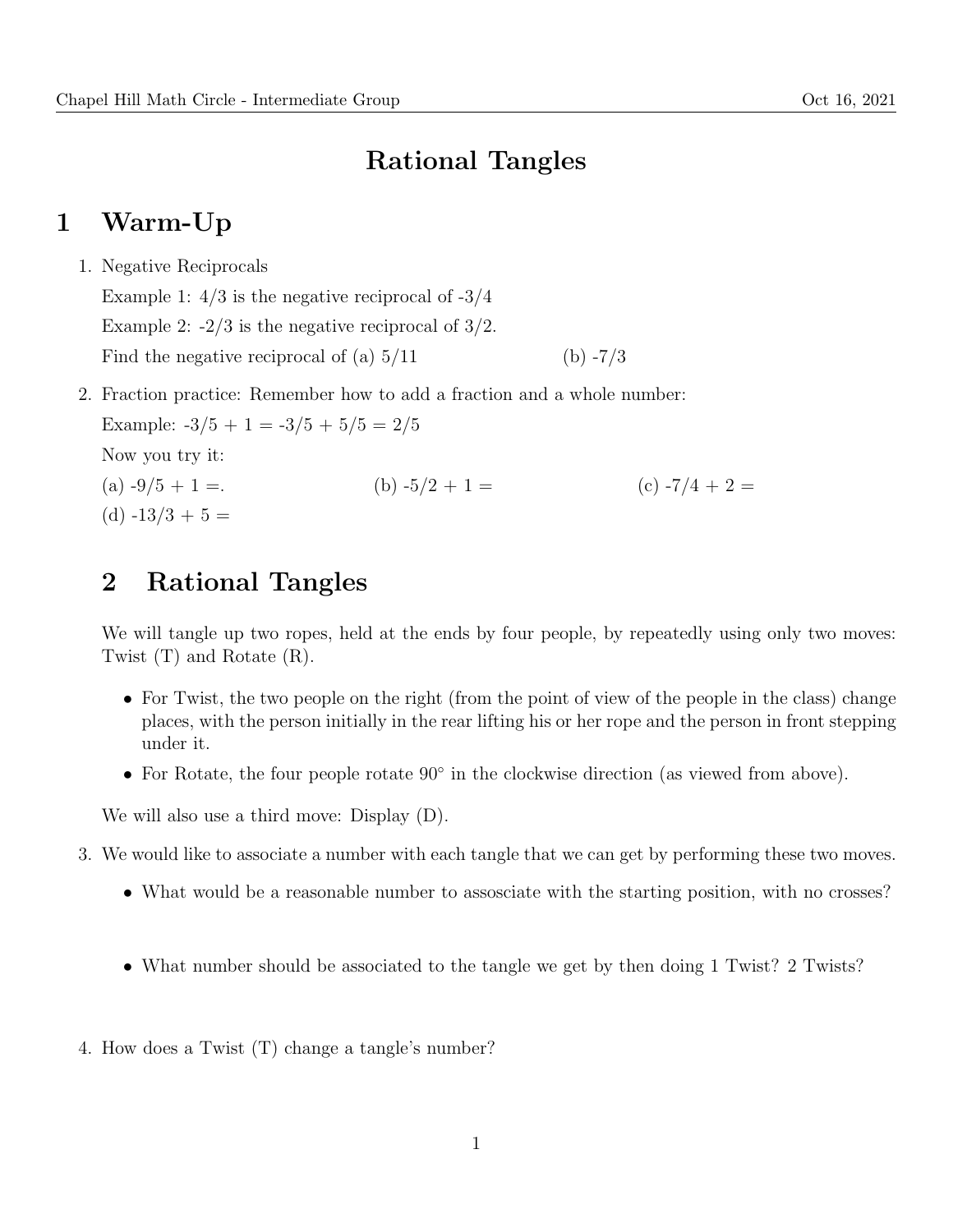- 5. How does Rotate (R) change a tangle's number?
- 6. What numbers do you get from these moves?
	- (a) TTRTTRTTRT
	- (b) TTTRT
	- (c) TTRTT
	- (d) TTTTR
- 7. Suppose you have the tangle 2. Can you use  $T$  and  $R$  to untangle it to 0?
- 8. Try getting from these numbers back to 0, using only  $T$  and  $R$ ,
	- (a)  $\frac{1}{4}$ 4
	- (b)  $\frac{2}{5}$ 3
	- (c)  $\frac{5}{8}$ 3
	- (d)  $-\frac{1}{4}$ 4
- 9. Is it possible to use  $T$  and  $R$  to get from ANY number back to 0?
- 10. Is it possible to use  $T$  and  $R$  to get from 0 to any other number?
- 11. Can you find a sequence of T's and R's that is equivalent to an UnTwist?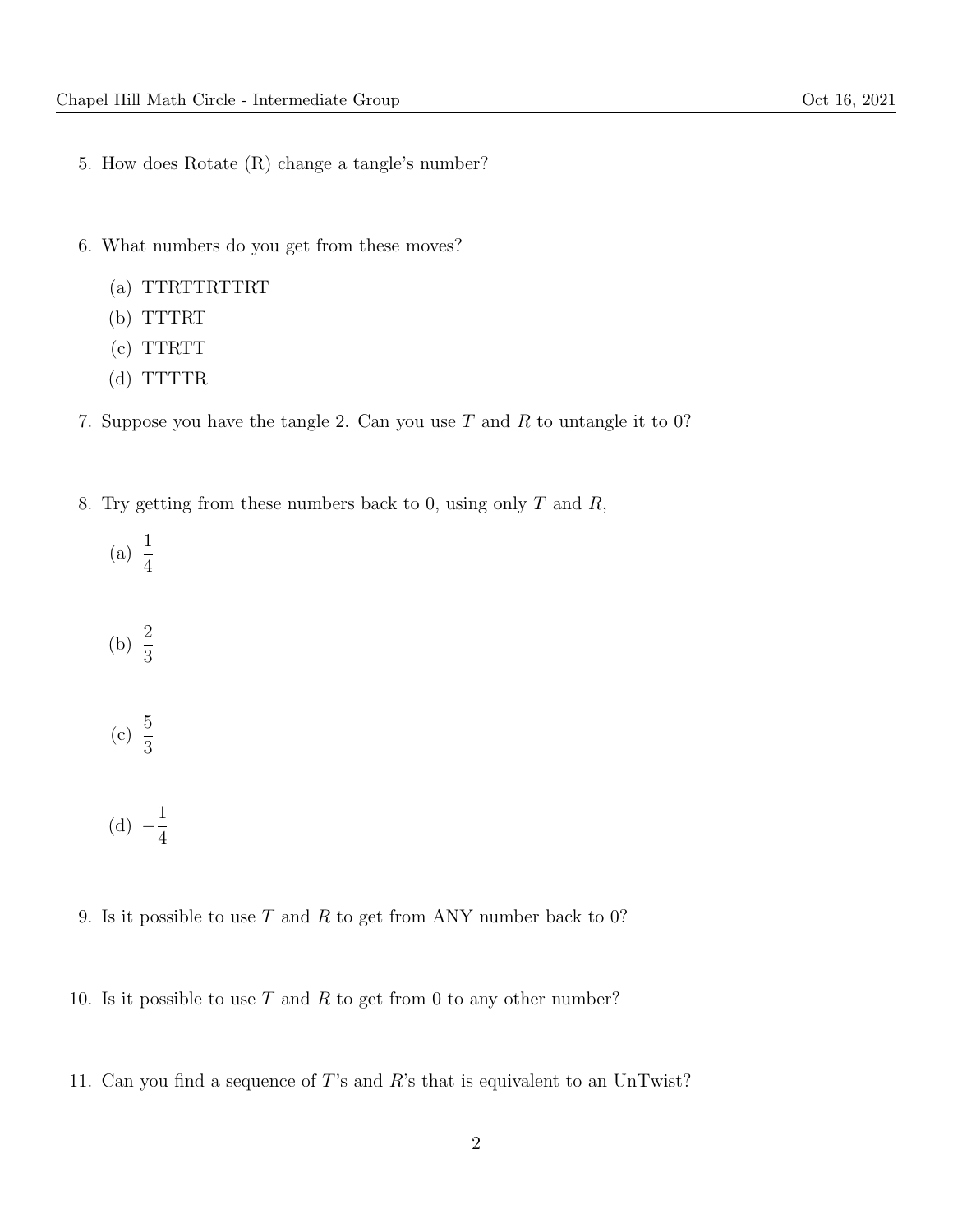## 3 Euclidean Algorithm

The Euclidean Algorithm is a method for finding the greatest common divisor of two numbers.

- 12. What is the greatest common divisor of 105 and 75? How do you find it?
- 13. Use the Euclidean algorithm to find the gcd of
	- (a) 46 and 115
	- (b) 323 and 117
	- (c) 112 and 51
	- (d) 22 and 53
	- (e) 17 and 7
- 14. What rational tangles do you go through in converting the rational tangle
	- (a)  $\frac{22}{5}$ 53 to 0?

(b) 
$$
\frac{7}{17}
$$
 to 0?

15. Convert the rational tangle  $\frac{51}{116}$ 112 to 0. Then use the Euclidean algorithm to find the gcd of 112 and 51, but each time, overshoot.